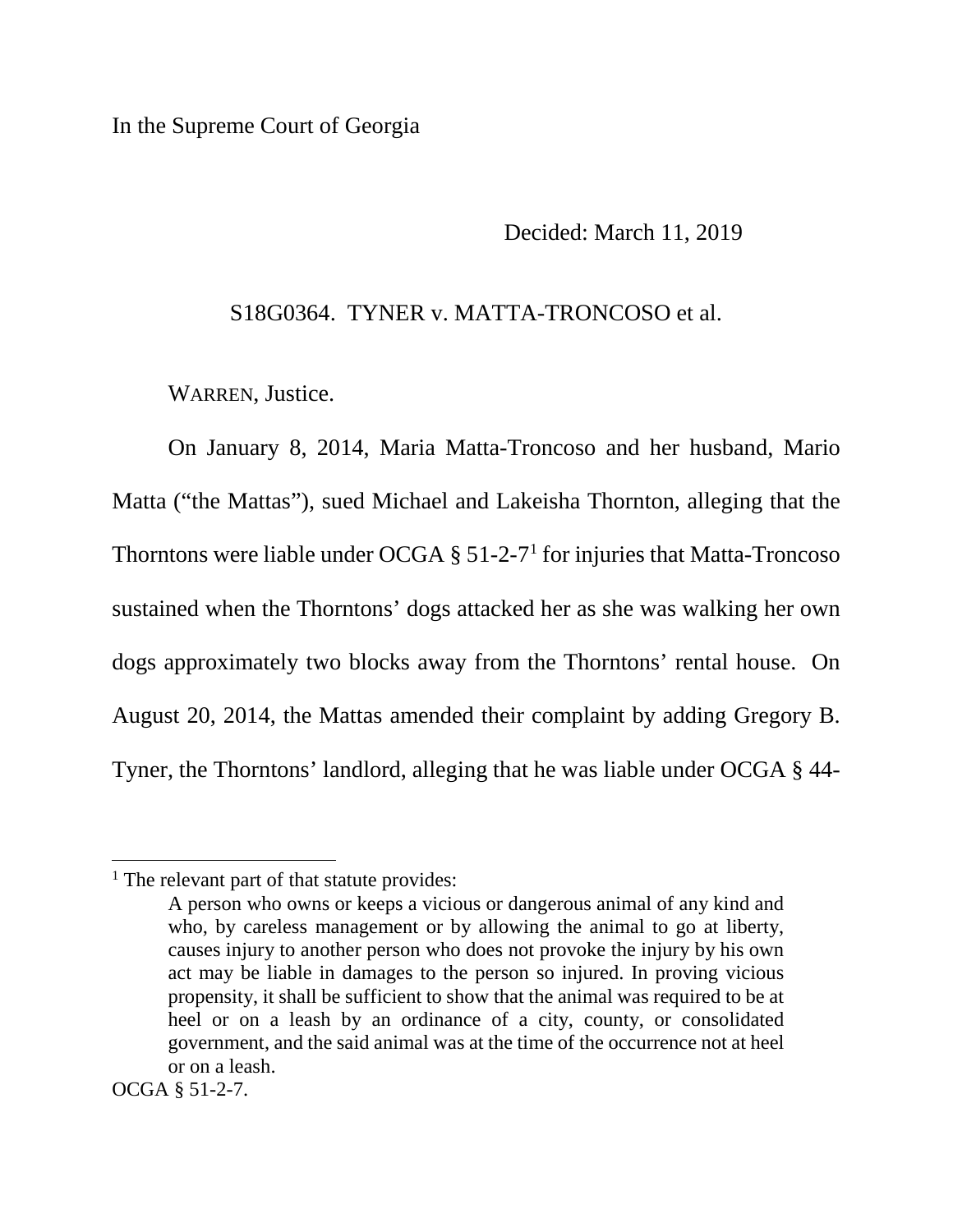7-142 for failing to keep the rental property in repair. Specifically, they alleged that Tyner failed to repair a broken gate latch that allowed the Thorntons' dogs to escape the property and attack Matta-Troncoso. Tyner filed a motion for summary judgment,<sup>3</sup> and the trial court determined that although Tyner breached his duty to keep the premises in repair by failing to repair the broken gate latch, summary judgment was nevertheless warranted in his favor because the Mattas made no showing that the Thorntons' dogs had ever displayed vicious propensities or that Tyner had knowledge of such tendencies. On appeal, the Court of Appeals reversed the trial court's ruling that Tyner was entitled to summary judgment. It concluded that the trial court erred in its analysis of whether Tyner had knowledge of the dogs' vicious propensities. Citing OCGA § 51-2-7, the Court of Appeals reasoned that because there was evidence that the dogs were unleashed in violation of a local ordinance, the Mattas were not required to produce evidence that "Tyner [was] aware of the

<sup>2</sup> OCGA § 44-7-14 provides:

Having fully parted with possession and the right of possession, the landlord is not responsible to third persons for damages resulting from the negligence or illegal use of the premises by the tenant; provided, however, the landlord is responsible for damages arising from defective construction or for damages arising from the failure to keep the premises in repair.

<sup>&</sup>lt;sup>3</sup> The Thorntons did not move for summary judgment, and at the time appellate briefs were filed in this case, the Mattas' claims against the Thorntons remained pending in the trial court.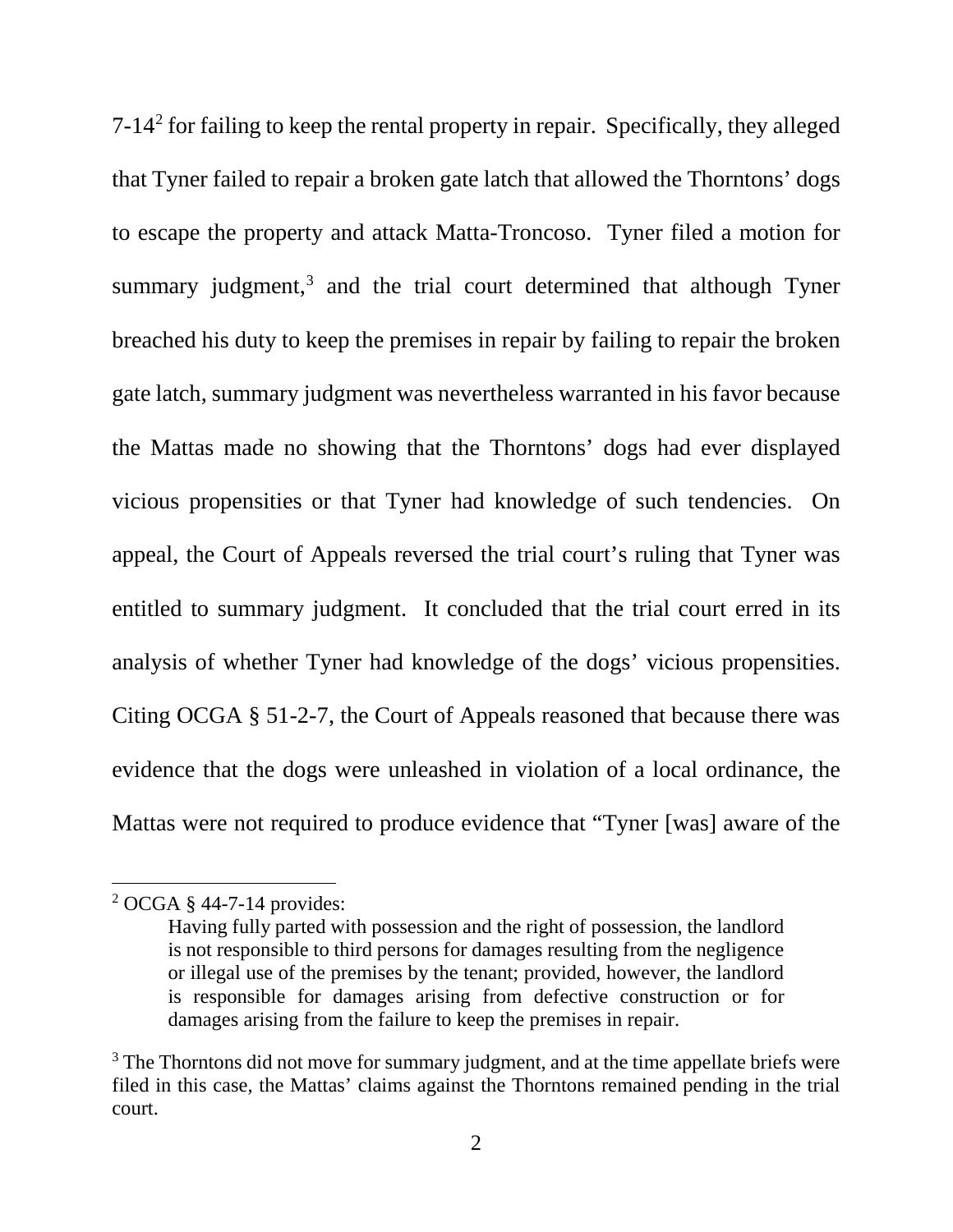dogs' vicious propensities." *Matta-Troncoso v. Tyner*, 343 Ga. App. 63, 66- 68 (806 SE2d 10) (2017). The Court of Appeals further concluded that Tyner could be liable under OCGA § 44-7-14 because that statute did not limit a landlord's liability to injuries occurring on a leased premises, and that there existed a genuine issue of material fact as to whether Matta-Troncoso's injuries "arose from" Tyner's failure to repair the gate latch. Id. at 68-70 (referencing portion of OCGA § 44-7-14 that provides that a "landlord is responsible for damages arising from defective construction or for damages *arising from* the failure to keep the premises in repair") (emphasis supplied).

We granted Tyner's petition for certiorari and posed a single question: Did the Court of Appeals err by reversing the trial court's grant of summary judgment in favor of Tyner? We answer that question in the affirmative, and therefore reverse the Court of Appeals.

1. On appeal from a ruling on a motion for summary judgment, we conduct a de novo review, viewing the evidence in the record and all inferences therefrom in the light most favorable to the nonmoving party. See *Steagald v. Eason*, 300 Ga. 717, 718 n.1 (797 SE2d 838) (2017); *Toyo Tire N. Am. Mfg., Inc. v. Davis*, 299 Ga. 155, 161 (787 SE2d 171) (2016). So viewed, the evidence shows the following. Tyner leased his house to the Thorntons in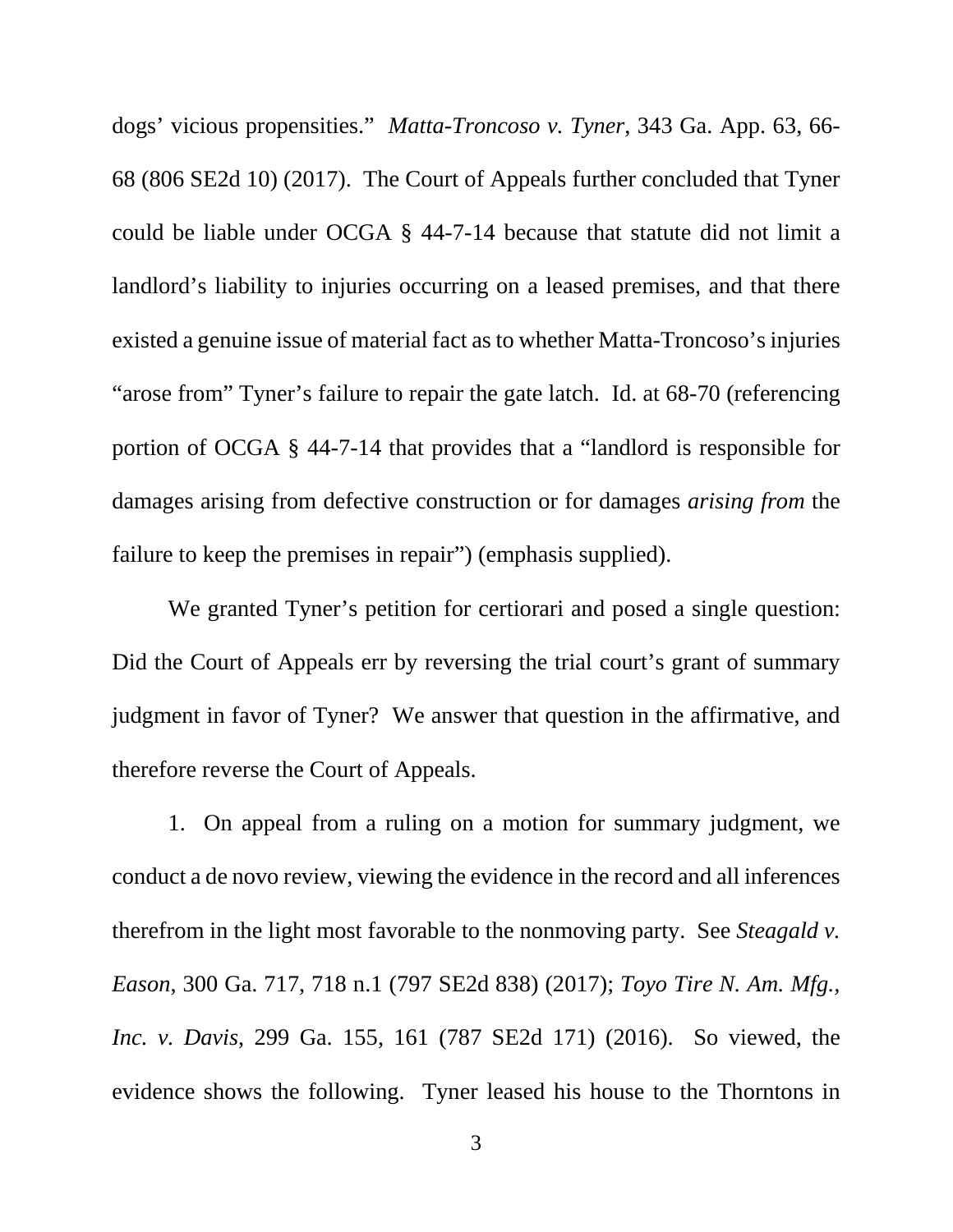2008. Both the original lease and a subsequent lease allowed the Thorntons to keep pets without any restrictions, and the record shows that Tyner was aware that the Thorntons had a Labrador retriever dog when they first moved into the rental house.

The backyard of the house was enclosed by a wooden privacy fence. The front gate of the fence initially had a latch on it that prevented the gate from opening. Some time after moving in, the Thorntons discovered that a pestcontrol or lawn-service provider had broken the latch on the front gate. Although the parties presented contradictory evidence about whether the Thorntons ever notified Tyner about the broken latch, Tyner concedes that his knowledge of the broken latch must be assumed for purposes of summary judgment and for this appeal. Tyner never repaired the latch or ordered it to be repaired. Because the latch was broken, the Thorntons began securing the front gate with a tightly tied dog leash and with weights and a cement block at the base of the gate. Some years later, the Thorntons' Labrador retriever escaped from the backyard and was struck and killed by a car. The Thorntons then acquired two pit bull terriers and kept them outside in the backyard during the day and in the home at night. Because there is at least some record evidence indicating that Tyner may have known about the Thorntons' pit bulls, we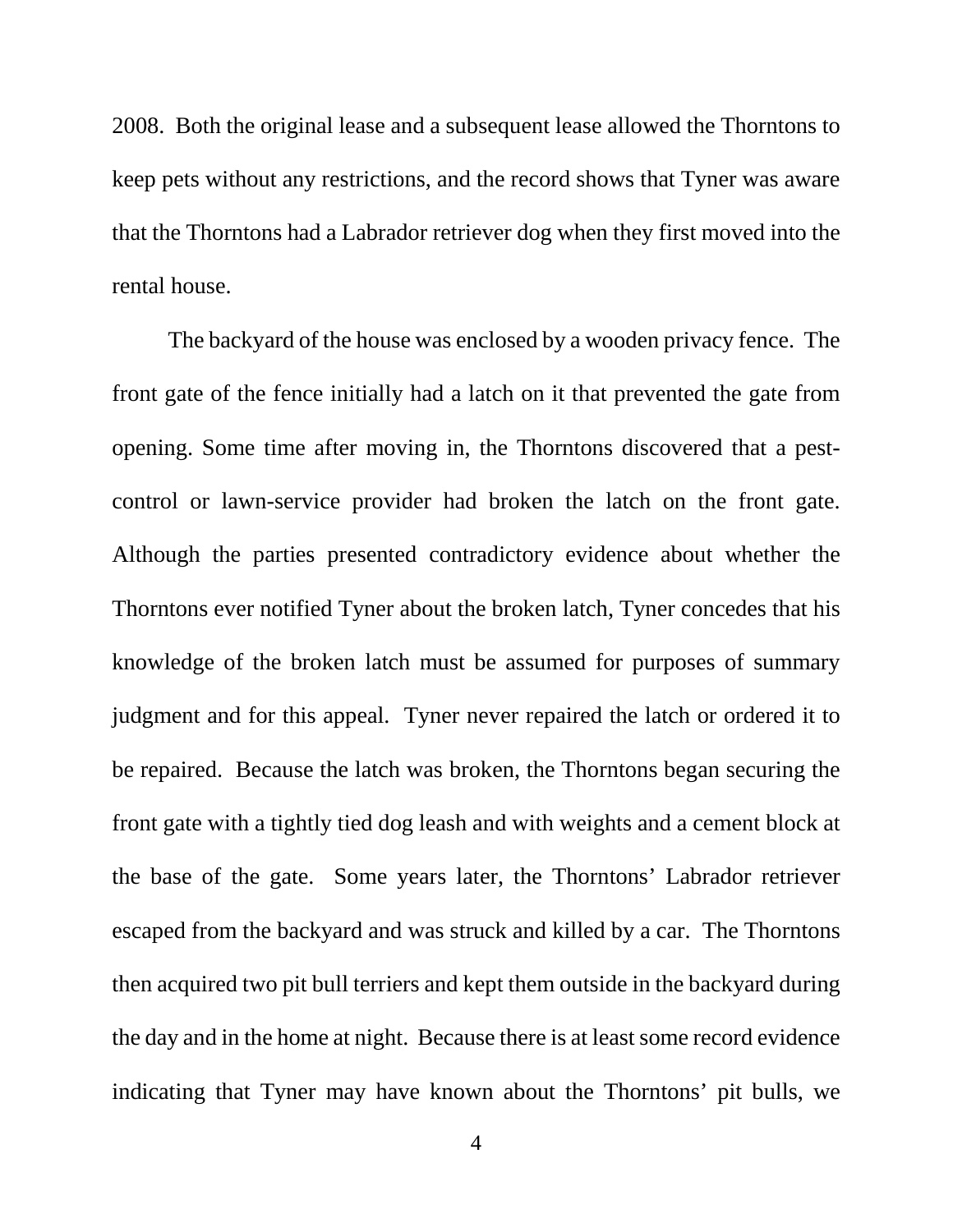assume at this stage that Tyner was aware of the dogs' existence. However, there is no record evidence that the Thorntons' pit bulls displayed aggressive behavior before they attacked Matta-Troncoso, or that Tyner knew the pit bulls had any kind of aggressive temperament or propensity.

On October 24, 2013, Michael Thornton secured the gate as he usually did before leaving the two dogs unattended in the backyard. Matta-Troncoso, who lived a few blocks away from the Thorntons, was walking her two small dogs in the neighborhood when the Thorntons' two pit bulls attacked her dogs. One of her dogs fled. While Matta-Troncoso attempted to defend the other, the Thorntons' dogs knocked Matta-Troncoso to the ground and began attacking her. A neighbor called the police and an officer arrived within minutes. The officer fatally shot both dogs and began administering first aid to Matta-Troncoso, who was airlifted to the hospital with serious injuries.

After the attack, the police took photographs of the front gate at the Thornton residence. The leash was still hanging from the top of the gate and fence where it had been tied. A few months later, the State charged Michael Thornton with four counts of violating Henry County's ordinances pertaining to keeping a vicious animal, failing to provide a collar and display of current vaccination tag for an animal, failing to keep an animal under restraint, and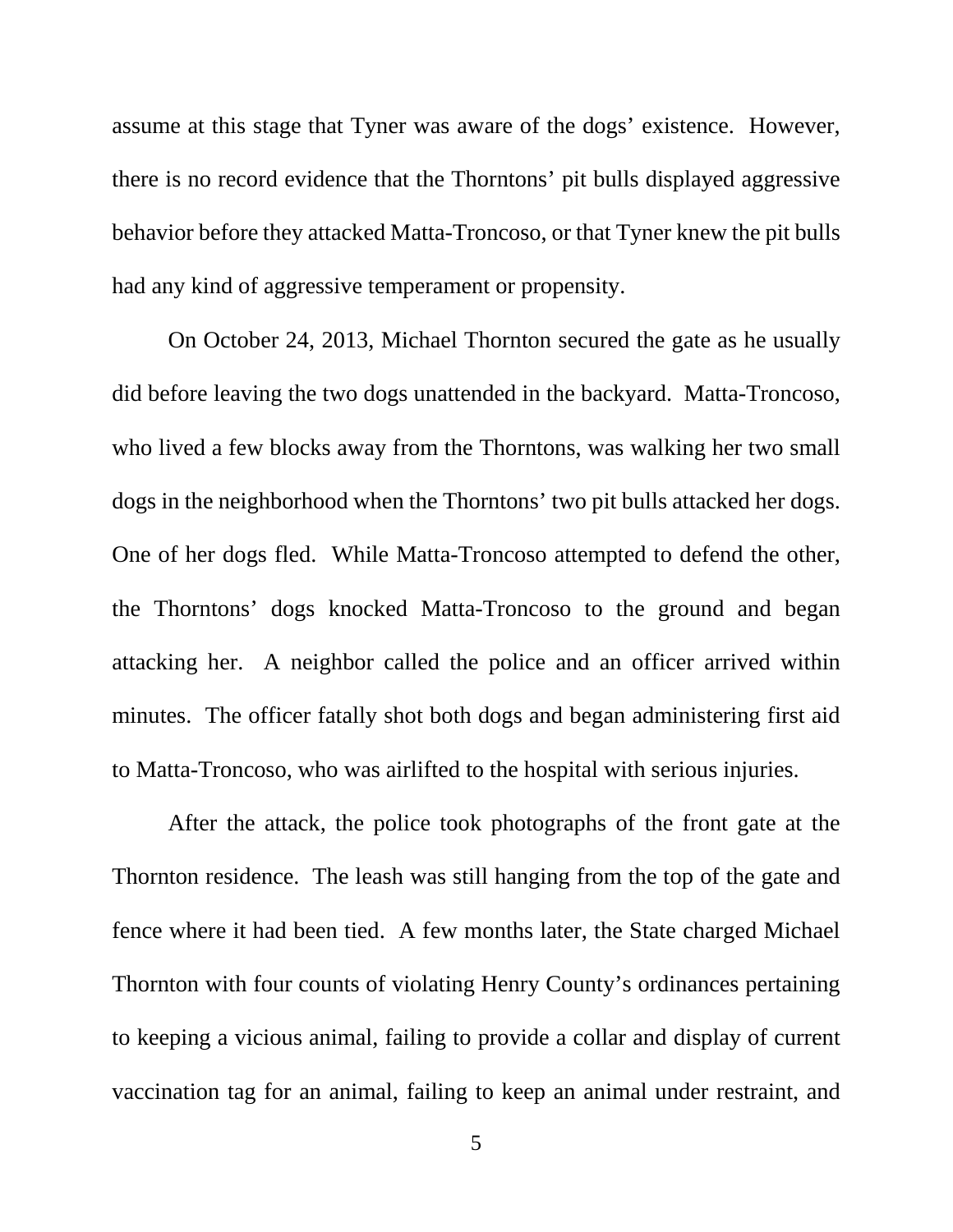allowing an animal to become a public nuisance. He pled guilty to all charges. The Mattas now seek to hold the Thorntons' landlord, Tyner, liable for the injuries inflicted by the Thorntons' dogs.

2. The issue before us on certiorari review is whether the Court of Appeals erred by reversing the trial court's grant of summary judgment in favor of Tyner. As an initial matter, the Court of Appeals erred in its analysis of Tyner's motion for summary judgment because it applied OCGA § 51-2-7 to Tyner. By its plain terms, OCGA § 51-2-7 applies only to "[a] person who *owns or keeps* a vicious or dangerous animal." OCGA § 51-2-7 (emphasis supplied).<sup>4</sup> Because there is no contention (let alone evidence) that Tyner, as an out-of-possession landlord, either owned or kept the dogs at issue here, OCGA § 51-2-7 does not apply in the Mattas' case against him. See, e.g., *Oertel v. Chi Psi Fraternity*, 239 Ga. App. 147, 152 (521 SE2d 71) (1999) (affirming summary judgment in favor of national fraternity chapter in dogbite case because there was no evidence that national chapter owned or kept the dog); see also *Martin v. Johnson-Lemon*, 271 Ga. 120, 123 (516 SE2d 66)

<sup>&</sup>lt;sup>4</sup> The Mattas, in fact, concede in their brief here that their "claims against Tyner are pled under OCGA § 44-7-14 and no claim was made against Tyner pursuant to OCGA  $§ 51-2-7."$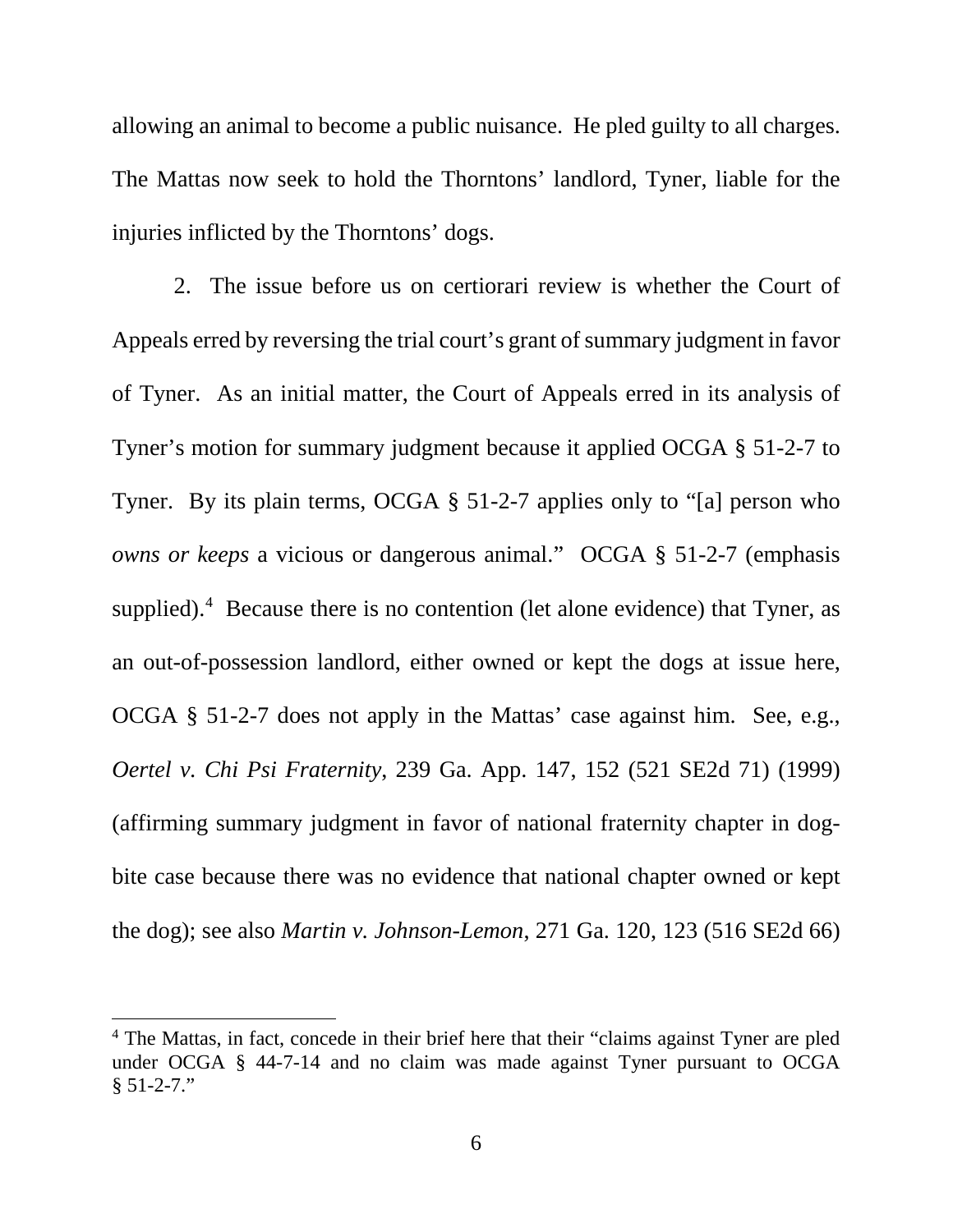(1999) (Court of Appeals erred by implicitly analyzing an action against an out-of-possession landlord under an inapplicable code section and not OCGA § 44-7-14). Indeed, the Court of Appeals erred when it effectively wrote the phrase "or landlord" into OCGA § 51-2-7 where no such language exists. See *Conley v. Pate*, 2019 WL 1006317, at \*2 n.3, 2019 Ga. LEXIS 140, at \*4 (Ga. Mar. 4, 2019) ("[W]e cannot rewrite a statute that 'almost' fits a case to make it apply where it clearly does not."). And that error was significant, because the Court of Appeals relied on OCGA § 51-2-7 to bypass the Mattas' burden to show that Tyner was aware of the dogs' temperament or propensity to do harm (see Division 3 below).<sup>5</sup> By extending the statute to apply not only to pet owners and keepers, but also to landlords, the Court of Appeals erroneously *presumed* Tyner's awareness of the dogs' allegedly vicious propensity. That application of OCGA § 51-2-7, and the analysis that flowed from it, was

<sup>&</sup>lt;sup>5</sup> Specifically, the Court of Appeals invoked OCGA § 51-2-7 for the proposition that "[i]n proving vicious propensity, it shall be sufficient to show that the animal was required to be at heel or on a leash by an ordinance of a city, county, or consolidated government, and [that] the said animal was at the time of the occurrence was not at heel or on a leash," noted that the Mattas' complaint alleged that the pit bulls were "running at large in the neighborhood unrestrained" in violation of Henry County ordinances, and concluded that "the rule requiring evidence that the Thorntons *and Tyner* were aware of the dogs' vicious propensities is not implicated here." *Matta-Troncoso*, 343 Ga. App. at 66-67 (emphasis supplied). See also *Oertel*, 239 Ga. App. at 150 ("If an animal is running at large in violation of a local ordinance when it bites someone, the *owner's knowledge* of its propensity to bite is immaterial.") (emphasis supplied).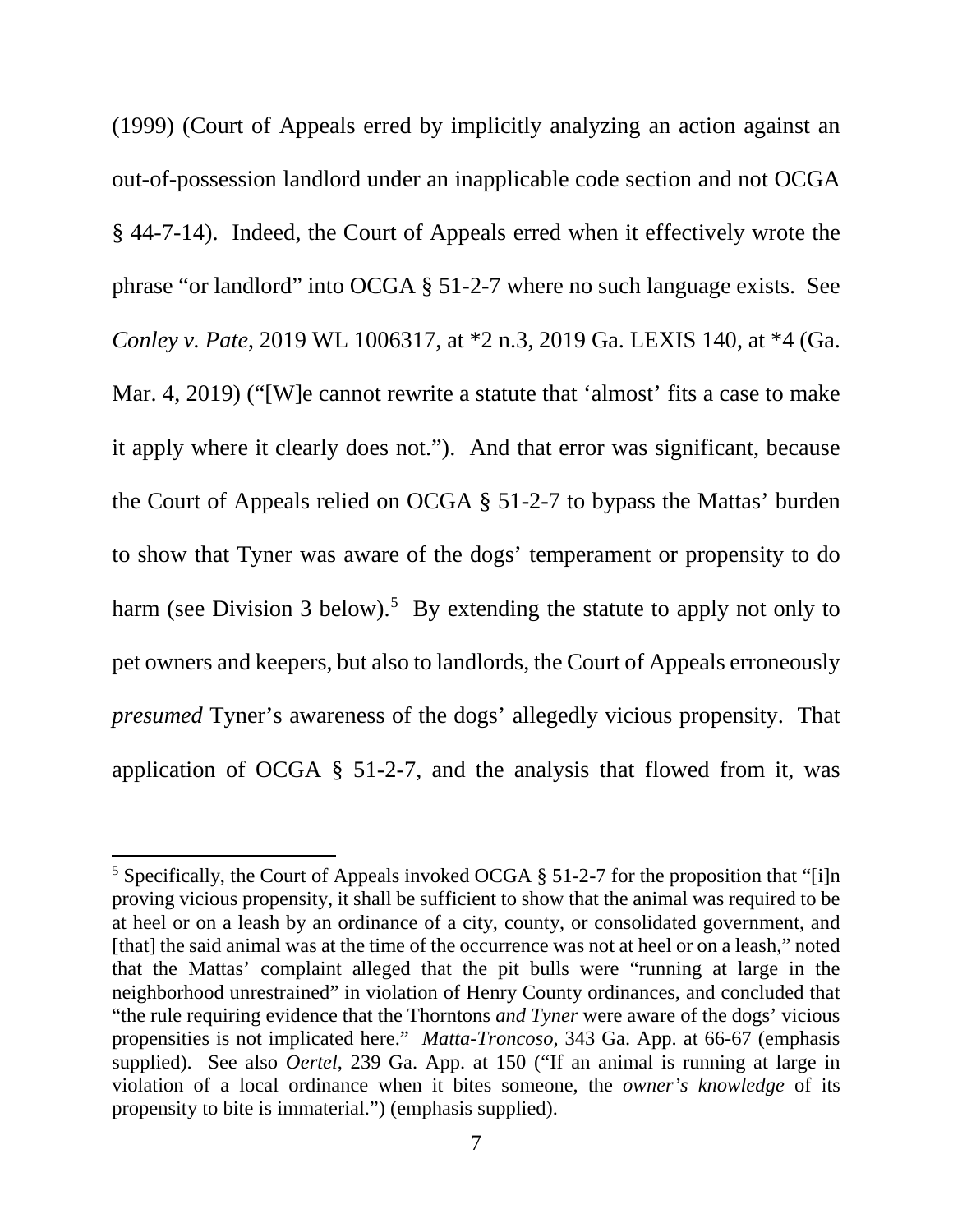erroneous, as was the Court of Appeals' conclusion that "the trial court erred in granting summary judgment on the ground that the plaintiffs failed to produce evidence that the Thorntons' dogs had ever displayed any vicious propensities." *Matta-Troncoso*, 343 Ga. App. at 68.

3. Identifying this misguided application of OCGA § 51-2-7 does not, however, resolve the question before us today. That is because the Court of Appeals went on to hold that the grant of summary judgment in Tyner's favor was erroneous even under OCGA § 44-7-14 because "there exists a genuine" issue of material fact as to whether [Matta-Troncoso's] injuries arose from the Thorntons' dogs escaping their enclosure and then attacking [Matta-Troncoso] as a result of Tyner's failure to repair the latch on the fence's front gate." *Matta-Troncoso*, 343 Ga. App. at 70. We disagree. Looking to OCGA § 44- 7-14 and the record before us, we conclude that there was no genuine issue of material fact as to Tyner's liability because there is no evidence that Tyner was aware that the Thorntons' dogs had any harmful tendencies or propensities, and it therefore was not reasonably foreseeable that Matta-Troncoso's injuries could "aris[e] from" Tyner's failure to repair the broken gate latch.

The Mattas brought a negligence claim against Tyner under OCGA § 44- 7-14, a statute that pertains to out-of-possession landlords and governs claims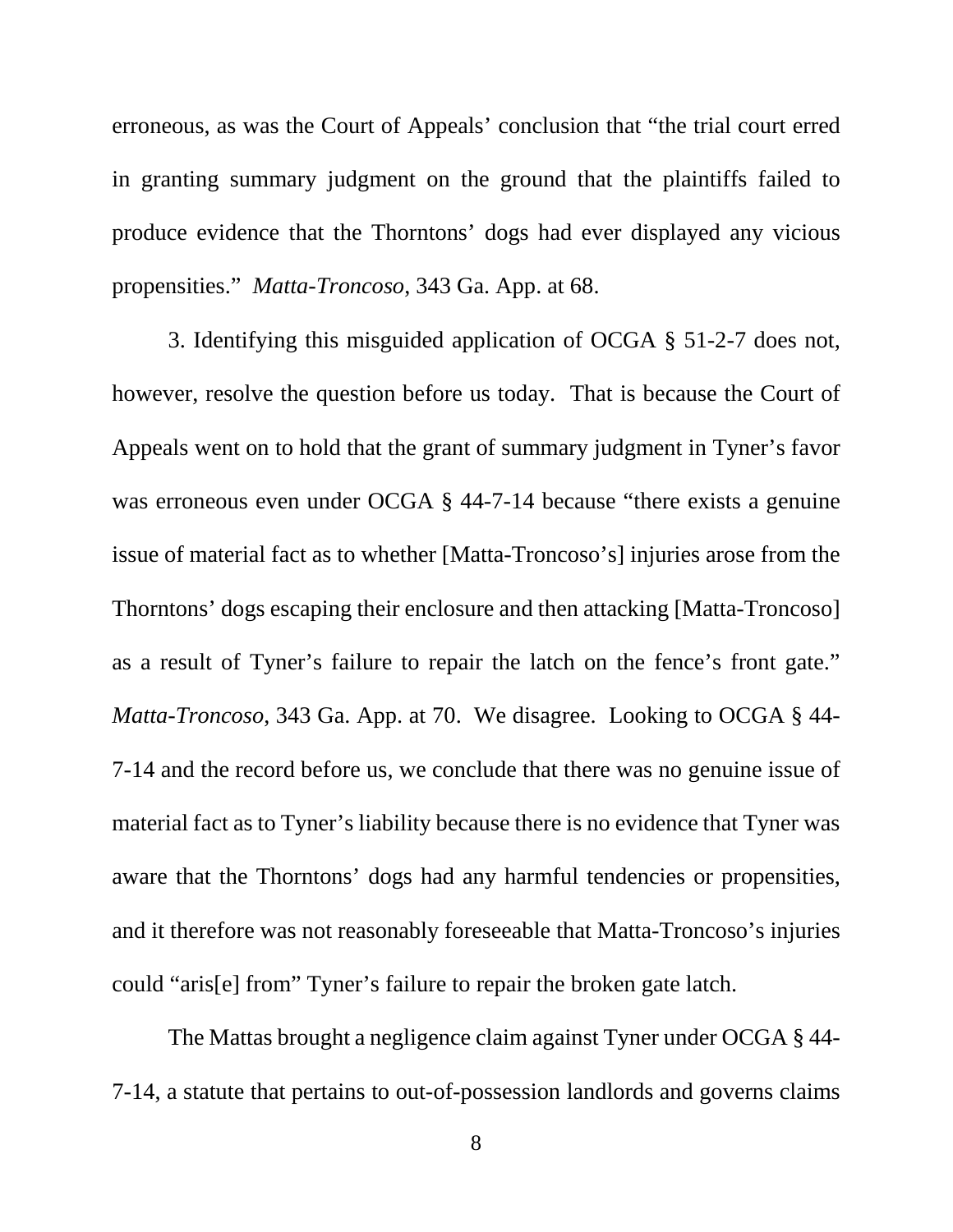of negligence for failure to repair. Assuming that OCGA § 44-7-14 can be used to hold out-of-possession landlords liable for injuries resulting from dog bites, 6 it remains "well established that to recover for injuries caused by another's negligence, a plaintiff must show four elements: a duty, a breach of that duty, causation and damages." *Goldstein, Garber & Salama, LLC v. J.B.*, 300 Ga. 840, 841 (797 SE2d 87) (2017) (citation and punctuation omitted).

Here, Tyner had a statutory duty to "keep the premises in repair." OCGA § 44-7-14. Given that Tyner concedes that his knowledge of the broken gate latch must be assumed at the summary judgment stage—and because the record shows that Tyner failed to repair that latch—we assume that Tyner breached his statutory duty in this case. With the first two elements of a negligence claim met, we turn to the third: whether Tyner's failure to repair the broken gate latch caused the injuries Matta-Troncoso suffered.

On this point, Tyner argues (among other things) that his failure to repair the gate latch was not the proximate cause of Matta-Troncoso's injuries because the Thorntons had "superior knowledge to their landlord regarding the dogs' temperament" and because Tyner's failure to repair the latch did not

l

<sup>6</sup> See *Johnston v. Warendh*, 252 Ga. App. 674, 678 (556 SE2d 867) (2001) (noting lack of precedent "which provides for liability for dog bites other than OCGA § 51-2-7 and the premises liability statute, OCGA § 51-3-1").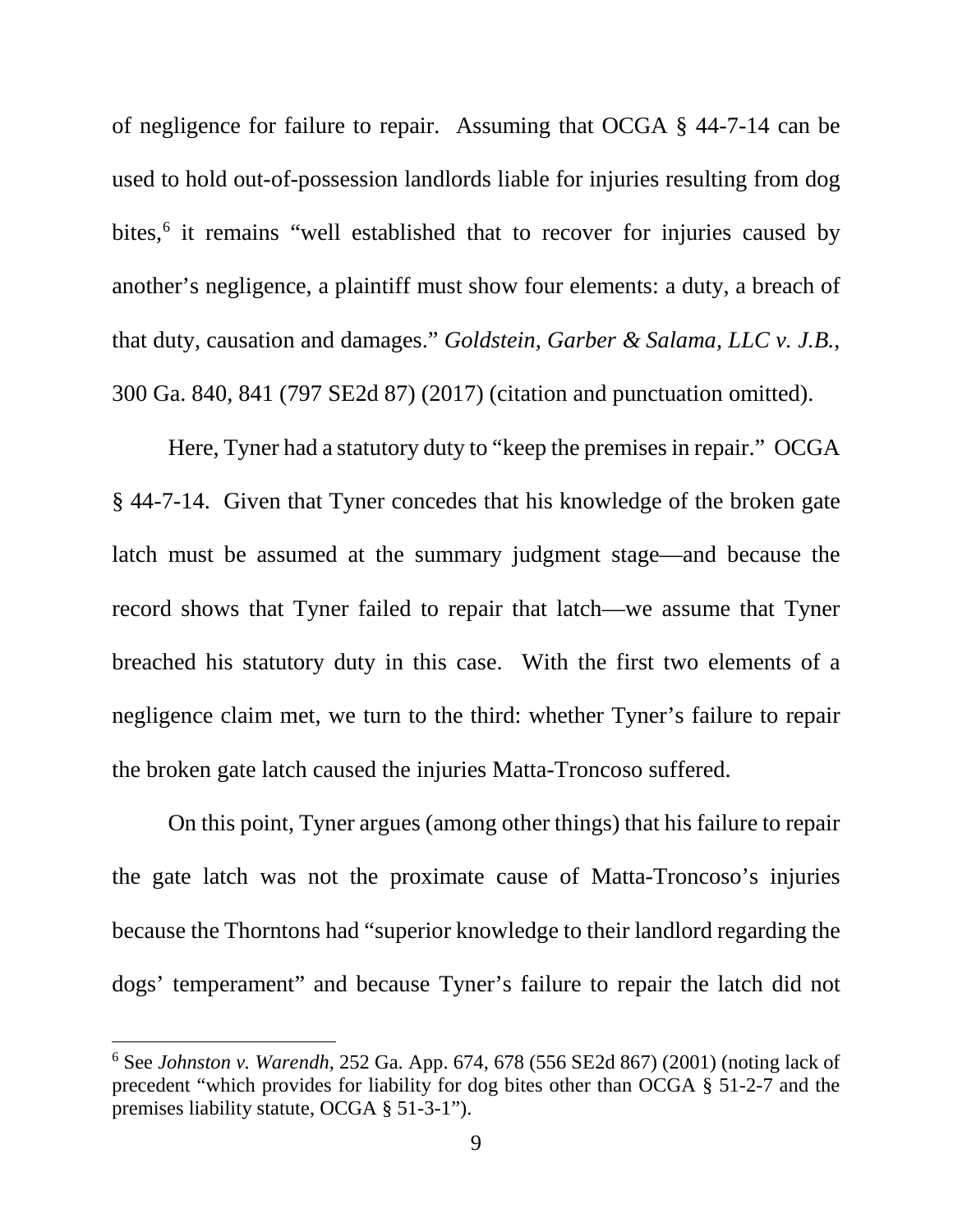cause the dogs to escape from the yard. The Mattas, on the other hand, contend that OCGA § 44-7-14 contains no express knowledge requirement, and it is therefore "doubtful that Plaintiffs even need to show evidence of propensity to recover [damages]." According to the Mattas, the statute requires only that "Plaintiffs show evidence that Tyner kn[e]w of the defective condition (that the gate latch was broken and would not contain the dogs) and that the injuries 'arose from' the breach (Tyner's failure to repair)." They also argue that proximate cause "is always a jury question," so summary judgment should not have been granted in Tyner's favor. We again disagree.

"[I]n order to recover for any injuries resulting from the breach of a duty, there must be evidence that the injuries were proximately caused by the breach of the duty." *Goldstein, Garber & Salama, LLC*, 300 Ga. at 841. See also *Jones v. Campbell*, 198 Ga. App. 83, 86 (400 SE2d 364) (1990) (to recover under OCGA § 44-7-14, "a tenant is required to show not only that the landlord breached his statutory duty to keep the premises in repair, but that such breach was the proximate cause of [the] injury") (alterations in original; citation and punctuation omitted). "Inextricably entwined with concepts of negligence and proximate cause is a notion of foreseeability," *City of Richmond Hill v. Maia*, 301 Ga. 257, 258 (800 SE2d 573) (2017) (citation and punctuation omitted),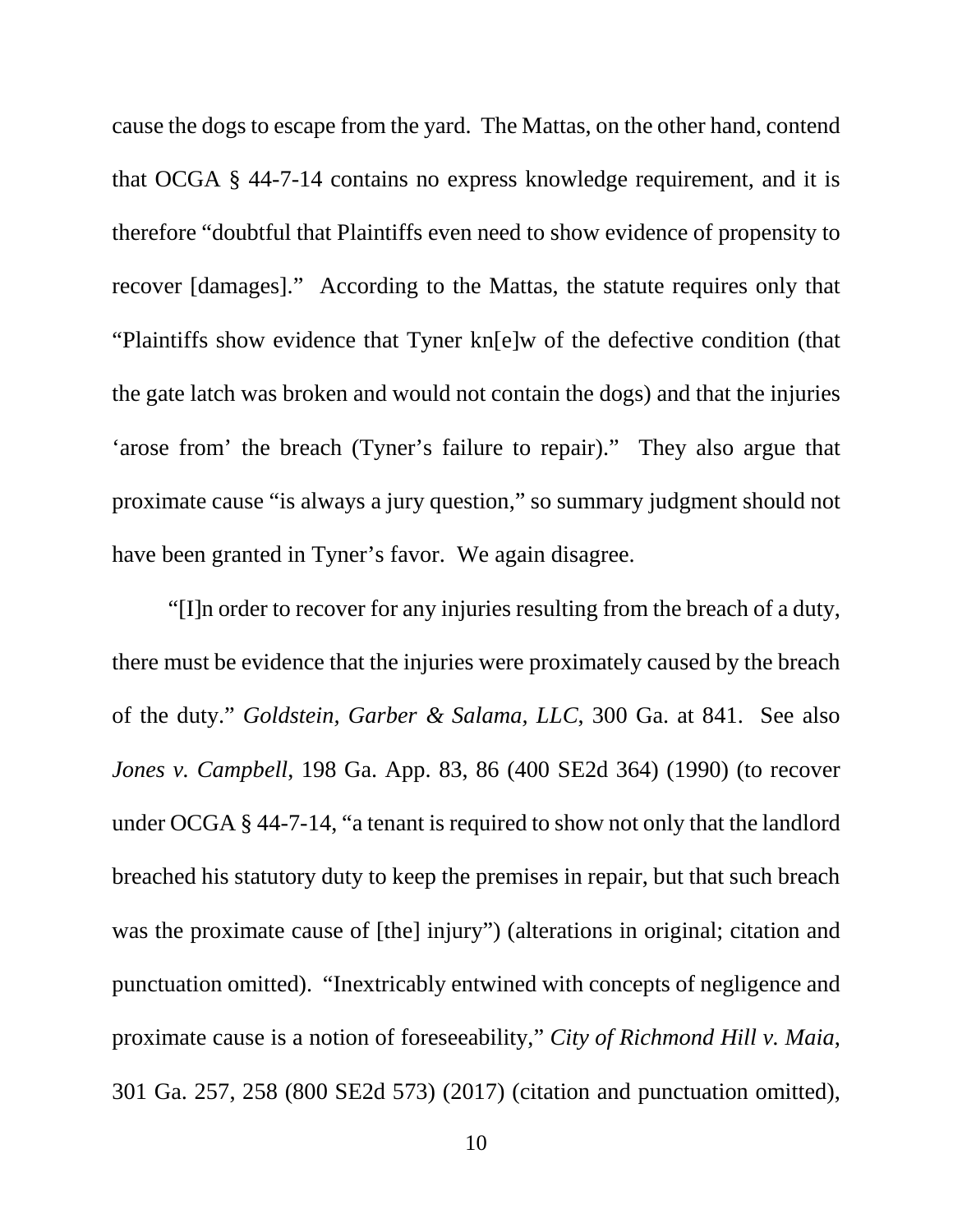the idea that a defendant could reasonably foresee that an injury would result from his act or omission. *Smith v. Finch*, 285 Ga. 709, 712 (681 SE2d 147) (2009). Georgia courts have applied that general rule in other cases evaluating negligence claims under OCGA § 44-7-14. See, e.g., *Gale v. N. Meadow Assoc. Joint Venue*, 219 Ga. App. 801, 803 (466 SE2d 648) (1995) (affirming summary judgment for landlord under "the landlord's limited liability under OCGA § 44-7-14," because there was no evidence of prior acts from which the landlord could have "reasonably foreseen the attack" by a co-worker) (citation and punctuation omitted) (physical precedent only); *Jones*, 198 Ga. App. at 85 (in case brought under OCGA § 44-7-14, affirming summary judgment for landlord for injuries caused when tenant fell in sinkhole on leased property because "[t]here was no evidence to show that the [landlords], any more than the [tenants], should reasonably have foreseen the creation of such a hole appearing by the continuing erosion of the stream embankment").<sup>7</sup>

<sup>&</sup>lt;sup>7</sup> Cases pertaining to landlord liability for third-party criminal acts are also informative. In those cases, reasonable foreseeability of the risk is essential to proving liability; plaintiffs must show that the landlord had a reason to anticipate or foresee the harmful acts of others based on prior experience with substantially similar types of acts that gave the landlord superior knowledge of the danger posed. See, e.g., *Doe v. Prudential-Bache/A.G. Spanos Realty Partners, L.P.*, 268 Ga. 604, 604-606 (492 SE2d 865) (1997); *Habersham Venture, Ltd. v. Breedlove*, 244 Ga. App. 407, 409-410 (535 SE2d 788) (2000); *Walker v. Sturbridge Partners, Ltd.*, 221 Ga. App. 36, 40 (470 SE2d 738) (1996), *aff'd*, 267 Ga. 785 (482 SE2d 339) (1997); *Demarest v. Moore*, 201 Ga. App. 90, 92 (410 SE2d 191) (1991).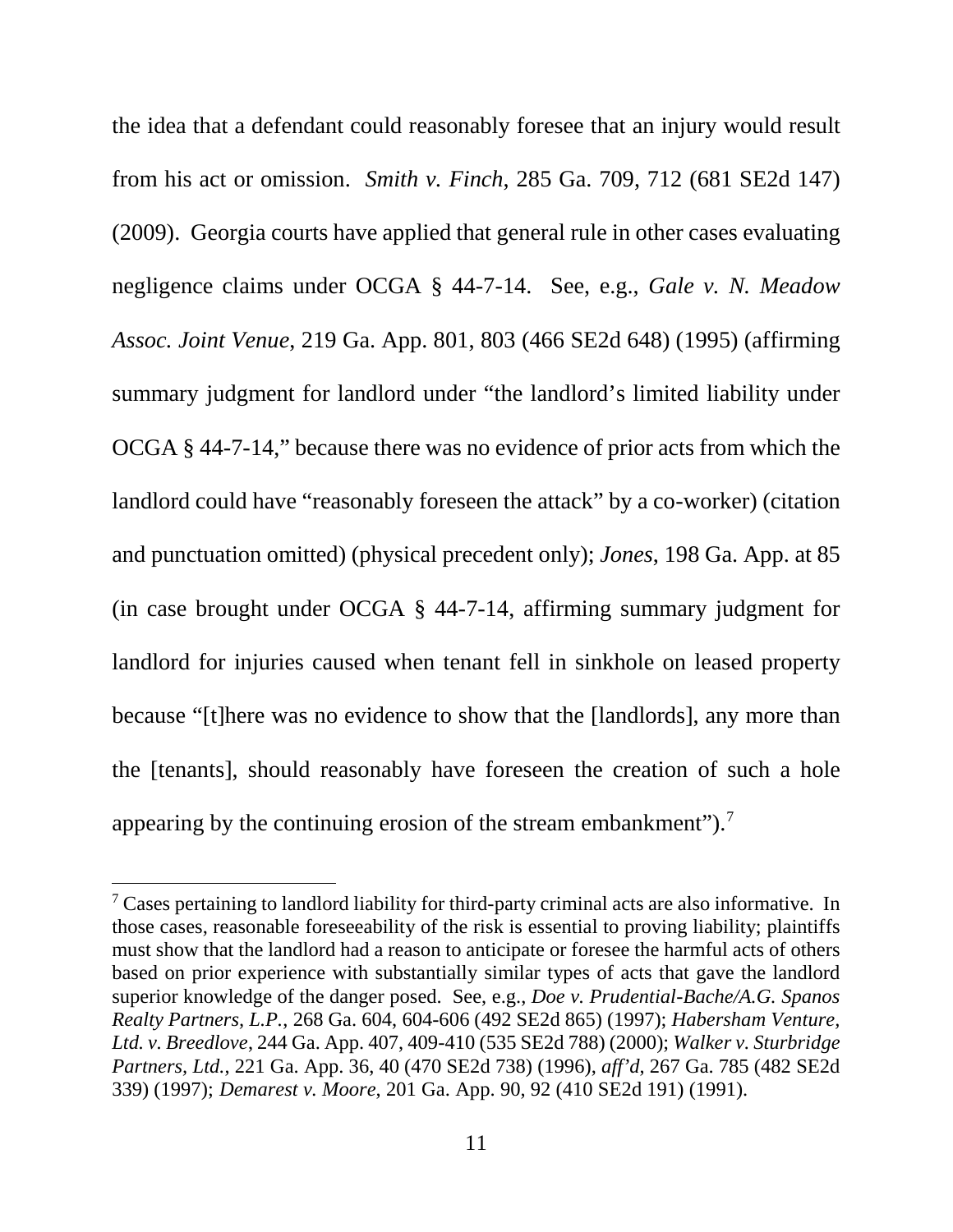Our Court of Appeals, moreover, has acknowledged the role of foreseeability where negligence is alleged in the dog-bite context, including under OCGA § 44-7-14. For example, in affirming summary judgment for the out-of-possession landlord in *Griffiths v. Rowe Properties*, the Court of Appeals held that the plaintiff made no showing of defective construction or repair, but also noted that there was no evidence that the landlord had any knowledge of the tenant's dog's "dangerous propensities or viciousness." 271 Ga. App. 344, 344-345 (609 SE2d 690) (2005). And in *Pickard v. Cook*, the Court of Appeals affirmed a grant of summary judgment in an OCGA § 51-3- 1 premises-liability case where homeowners were sued after a neighbor's unleashed dog wandered through an open gate into the homeowner's backyard during a child's birthday party and bit a four-year-old child on the face. 223 Ga. App. 595, 595-596 (478 SE2d 432) (1996). Critical to that analysis was that "[p]rior to this incident, to the [homeowners'] knowledge, the dog had shown no vicious propensities nor had he growled at or attacked anyone." Id. at 595-596 (concluding that under OCGA § 51-3-1, the defendant was "still required to come forward with evidence of the vicious propensity of the . . . dog in order to show the dangerous condition of which the premises owner had superior knowledge"). See also *Steagald*, 300 Ga. at 719 (quoting *Sinclair v.*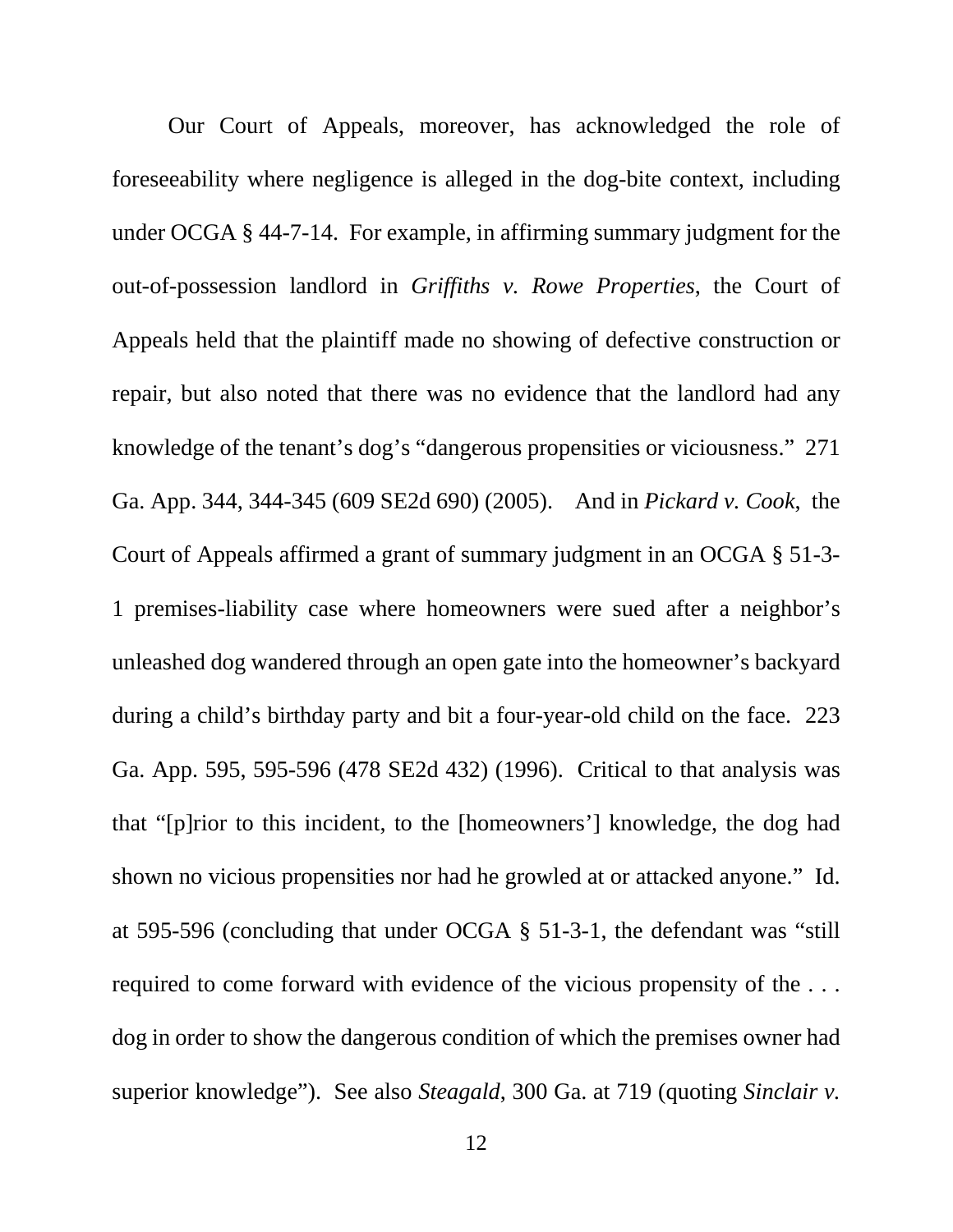*Friedlander*, 197 Ga. 797, 800 (30 SE2d 398) (1944), and noting that in the context of OCGA § 51-2-7, unless there is an ordinance permitting the statutory presumption against the dog owner, "knowledge must be shown 'although the Code section [is] silent as to the necessity of its being shown'"); *Custer v. Coward*, 293 Ga. App. 316, 319 (667 SE2d 135) (2008) ("In a typical dog bite case, regardless of whether the cause of action is based on the premises liability statute (OCGA § 51-3-1) or the dangerous animal liability statute (OCGA § 51-2-7)," plaintiffs are required to "produce evidence of the vicious propensity of the dog in order to show that the owner of the premises had superior knowledge of the danger.") (citation and punctuation omitted); *Webb v. Danforth*, 234 Ga. App. 211, 212 (505 SE2d 860) (1998) (although plaintiff's case was based "on the premises liability statute (OCGA § 51-3-1) rather than the dog bite liability statute (OCGA § 51-2-7), [the plaintiff] was still required to produce evidence of the vicious propensity of the dog in order to show the dangerous condition of which the premises owner had superior knowledge").<sup>8</sup>

<sup>8</sup> We thus reject Tyner's argument that *Colquitt v. Rowland*, 265 Ga. 905 (463 SE2d 491) (1995), controls here. *Colquitt* stands for the proposition that after a landlord has relinquished possession and control of the premises, the landlord cannot be held liable under OCGA § 44-7-14 to third parties for injuries caused by a dangerous condition erected by the tenant—in that case, a swimming pool. Id. at 905-906. The Mattas allege that the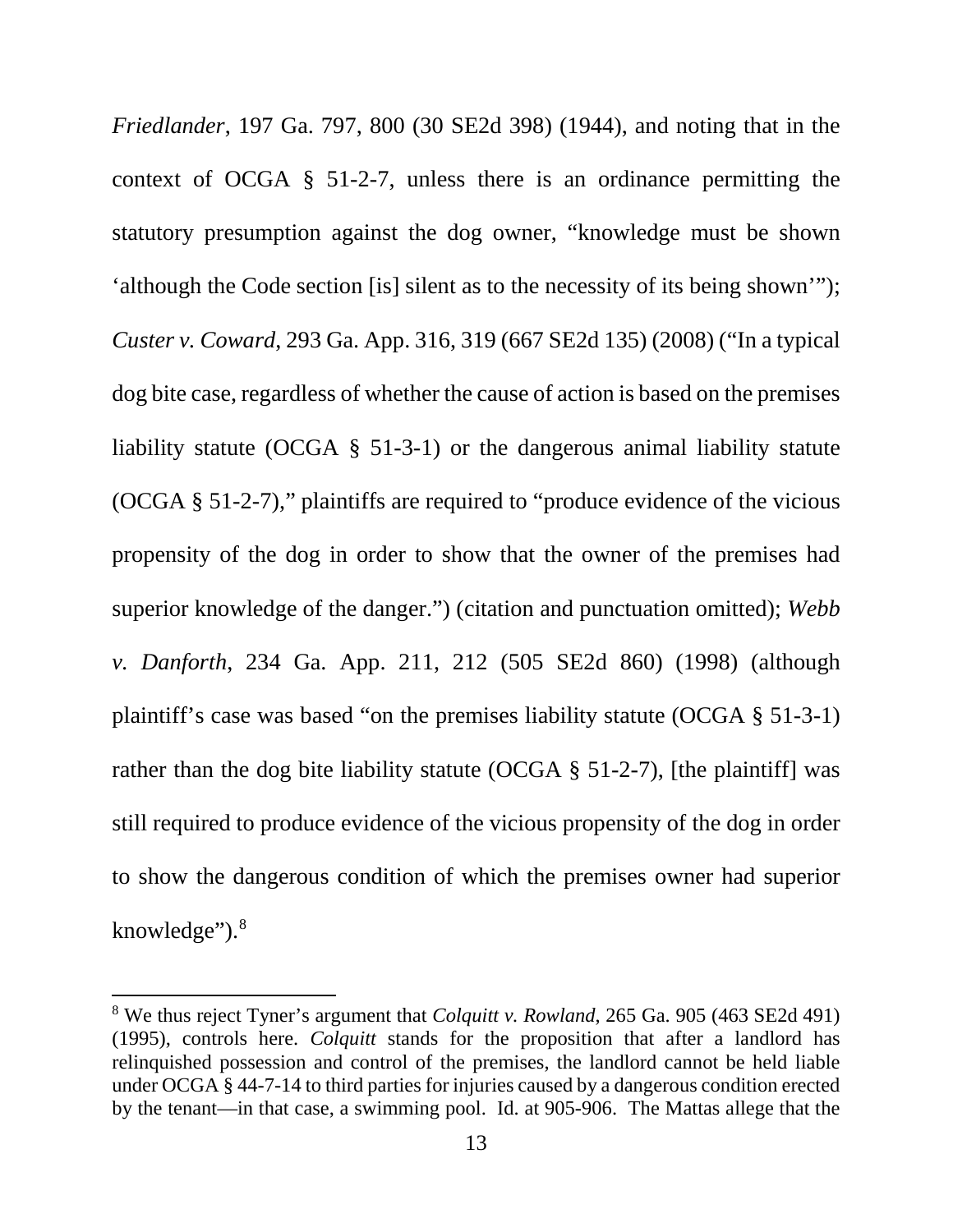Based on the foregoing, the Mattas ultimately must show that the injuries the Thorntons' dogs inflicted on Matta-Troncoso were a reasonably foreseeable result of Tyner's failure to repair the gate latch—and to defeat summary judgment, they must show that there exists a genuine issue of material fact on this point.<sup>9</sup> Important to that analysis is the background principle that Georgia law "does not presume that dogs are vicious or dangerous." *Steagald*, 300 Ga. at 719; see also *Johnston*, 252 Ga. App. at 677- 678 ("Traditionally, courts have presumed all dogs to be of a harmless species and hence required proof of the dangerous nature of a particular dog and proof of his owner's knowledge of that individual's deviation from presumptive harmlessness.") (citations omitted). In light of this presumption, plaintiffs seeking to hold out-of-possession landlords liable under OCGA § 44-7-14 for

 $\overline{a}$ 

dangerous condition in this case was the broken gate latch, not the Thorntons' dogs. The record shows that the latch pre-existed Tyner's relinquishment of the property to the Thorntons, and in this procedural posture we assume that Tyner was made aware that it needed to be repaired. That the alleged defect was the broken gate latch, however, does not mean that the dogs are irrelevant to the issue of proximate causation under the facts of this case.

<sup>&</sup>lt;sup>9</sup> Our conclusion also aligns with our previous explanation that the General Assembly enacted OCGA § 44-7-14 to "limit the potential liability of out-of-possession landlords," and that "any alteration or expansion of an out-of-possession landlord's statutory liability must emanate from the legislature and not from the courts of this State." *Martin*, 271 Ga. at 125. Breach of duty alone is not enough to sustain recovery, *Hudson v. Swain*, 282 Ga. App. 718, 721 (639 SE2d 319) (2006), and we decline to deviate from that maxim—and to judicially expand out-of-possession landlords' liability—here.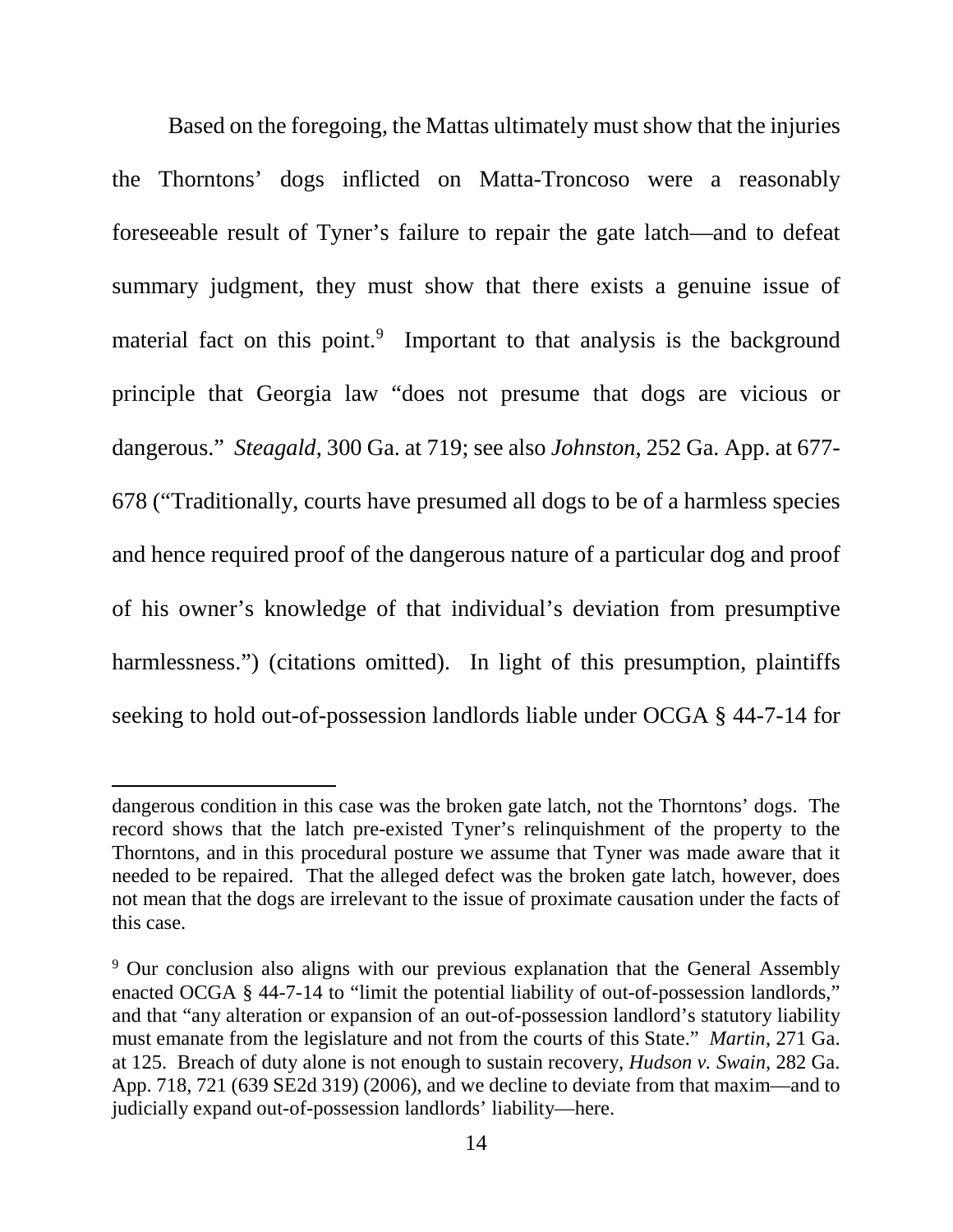injuries caused by their tenants' dogs must therefore present some evidence showing that the landlord had knowledge of the dogs' tendencies or propensities to do harm in order to demonstrate reasonable foreseeability. That means that here, without some evidence rebutting the presumptive harmlessness of the Thorntons' dogs, the Mattas cannot establish that it was reasonably foreseeable that Matta-Troncoso's injuries would arise from Tyner's failure to repair the gate latch.

Turning to the record in this case, we see no evidence that the Thorntons' dogs had aggressive tendencies or that they had injured anyone in the past, let alone that Tyner knew of those things (if they had indeed been true). To the contrary, the record reveals that in the Mattas' Response to Tyner's Statement of Material Facts as to Which There Is No Genuine Issue To Be Tried, the Mattas *admitted* that "[t]he dogs at issue had never previously bitten or attacked anyone, or shown any signs of aggression."10 And knowledge of a dog's prior aggressiveness is critical here, because even proof that Tyner knew that the Thorntons kept two pit bulls at the rental house would not be enough to establish reasonable foreseeability; indeed, mere knowledge that a dog

 $\overline{a}$ 

 $10$  Although the Mattas admitted this fact, they also contended that it was "irrelevant."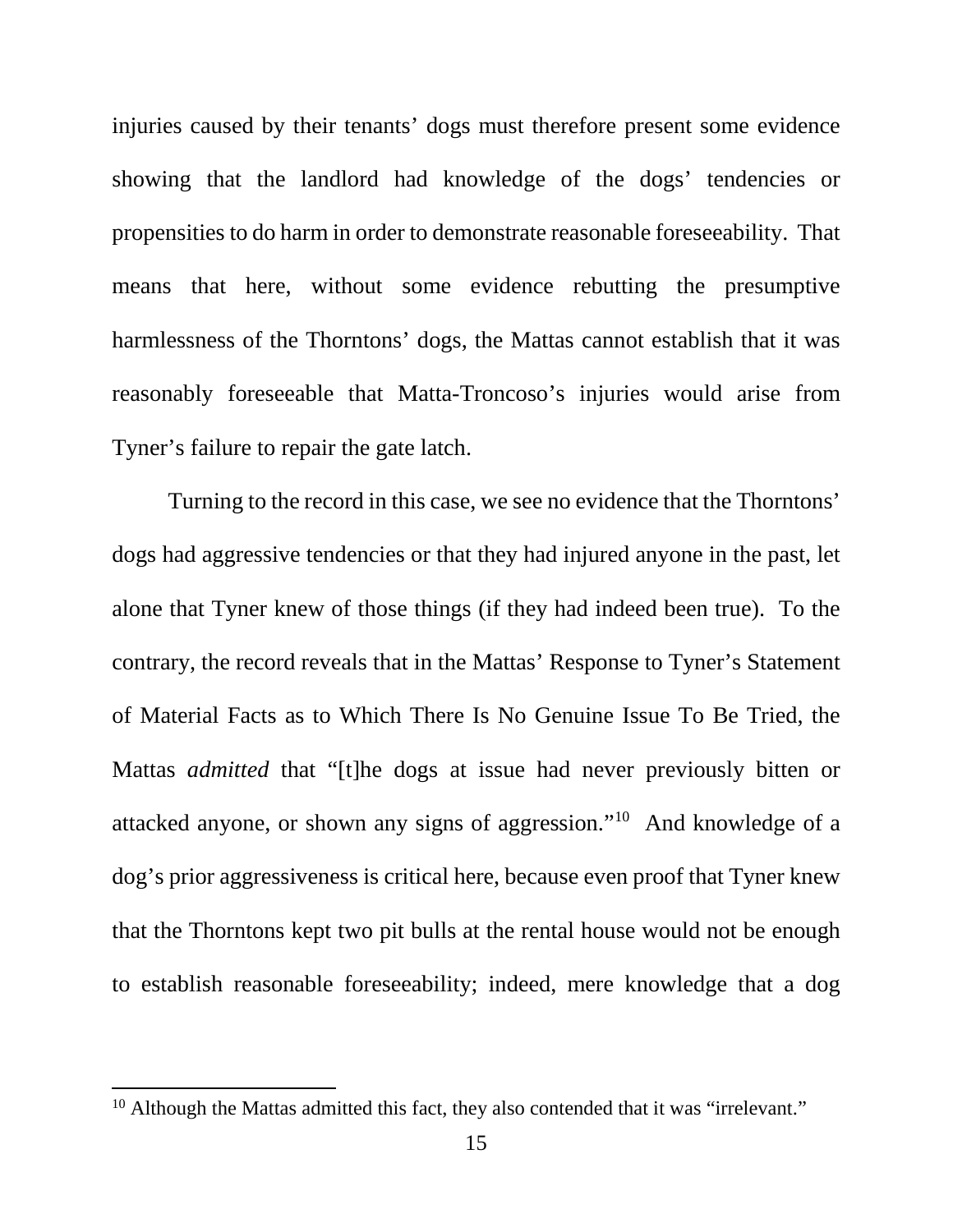exists—or even that a particular dog exists—is not sufficient to make an attack reasonably foreseeable. See *Steagald*, 300 Ga. at 719 (because dogs are generally presumed to be harmless, "our courts require actual proof of the dangerous nature of *a particular dog*" and actual proof of the defendant's "knowledge of *the particular dog's* deviation from presumptive harmlessness") (citation and punctuation omitted; emphasis supplied). The Mattas have offered no evidence to meet that standard here.

Presented with a record that contains no evidence that Tyner, as an outof-possession landlord, had knowledge that his renters owned and kept dogs that previously had demonstrated some kind of aggression, we conclude that there is no evidence to create a jury issue as to whether Matta-Troncoso's injuries were reasonably foreseeable here. And without reasonable foreseeability—a hallmark of proximate cause—there exists no genuine issue of material fact as to the third element of the Mattas' negligence claim: causation. See *Goldstein, Garber & Salama, LLC*, 300 Ga. at 843 (reversing denial of directed verdict and explaining that, in the context of assessing foreseeability of intervening criminal acts, "questions of the foreseeability . . . are usually for the factfinder," but when "the evidence on the matter is plain and undisputable, it is properly for the court's adjudication"); *Eatmon v.*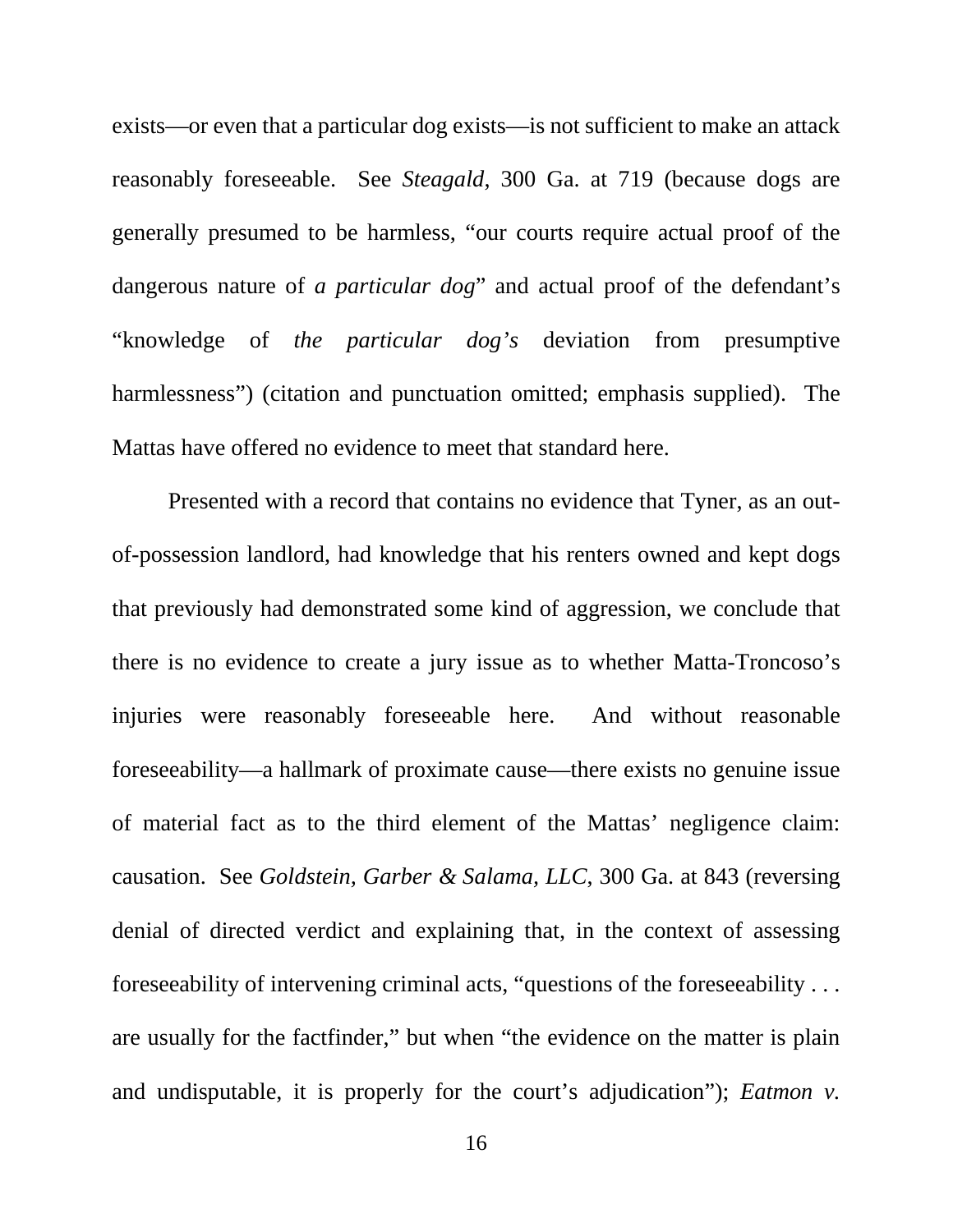*Weeks*, 323 Ga. App. 578, 580 (746 SE2d 886) (2013) ("'[Q]uestions of negligence and diligence and of cause and proximate cause and whose negligence constituted the proximate cause of the plaintiff's injuries are, except in plain, palpable and indisputable cases, solely for the jury, and . . . the courts will decline to decide such questions unless reasonable minds cannot differ as to the conclusions to be reached.'") (citation omitted); see also *Custer*, 293 Ga. App. at 319 (affirming summary judgment for dog owner in dog-bite case because plaintiffs produced no evidence of dog's vicious propensity or owner's knowledge thereof); *Griffiths*, 271 Ga. App. at 345 (affirming summary judgment in favor of leasing agent for apartment complex in dog-bite case because plaintiff made no showing that leasing agent had knowledge of dog's dangerous propensities or viciousness); *Webb*, 234 Ga. App. at 212 (affirming summary judgment in favor of landlord in dog-bite case because plaintiff failed to produce evidence that landowner had superior knowledge of any vicious propensity of dog); *W.D. Enterprises, Inc. v. Barton*, 218 Ga. App. 857, 858 (463 SE2d 529) (1995) (reversing the denial of a directed verdict where defendant could not reasonably foresee plaintiff's injury by third party because there was no evidence that defendant had notice of third party's "dangerous propensity" or aggressive behavior); *Rowlette v. Paul*, 219 Ga. App. 597, 599